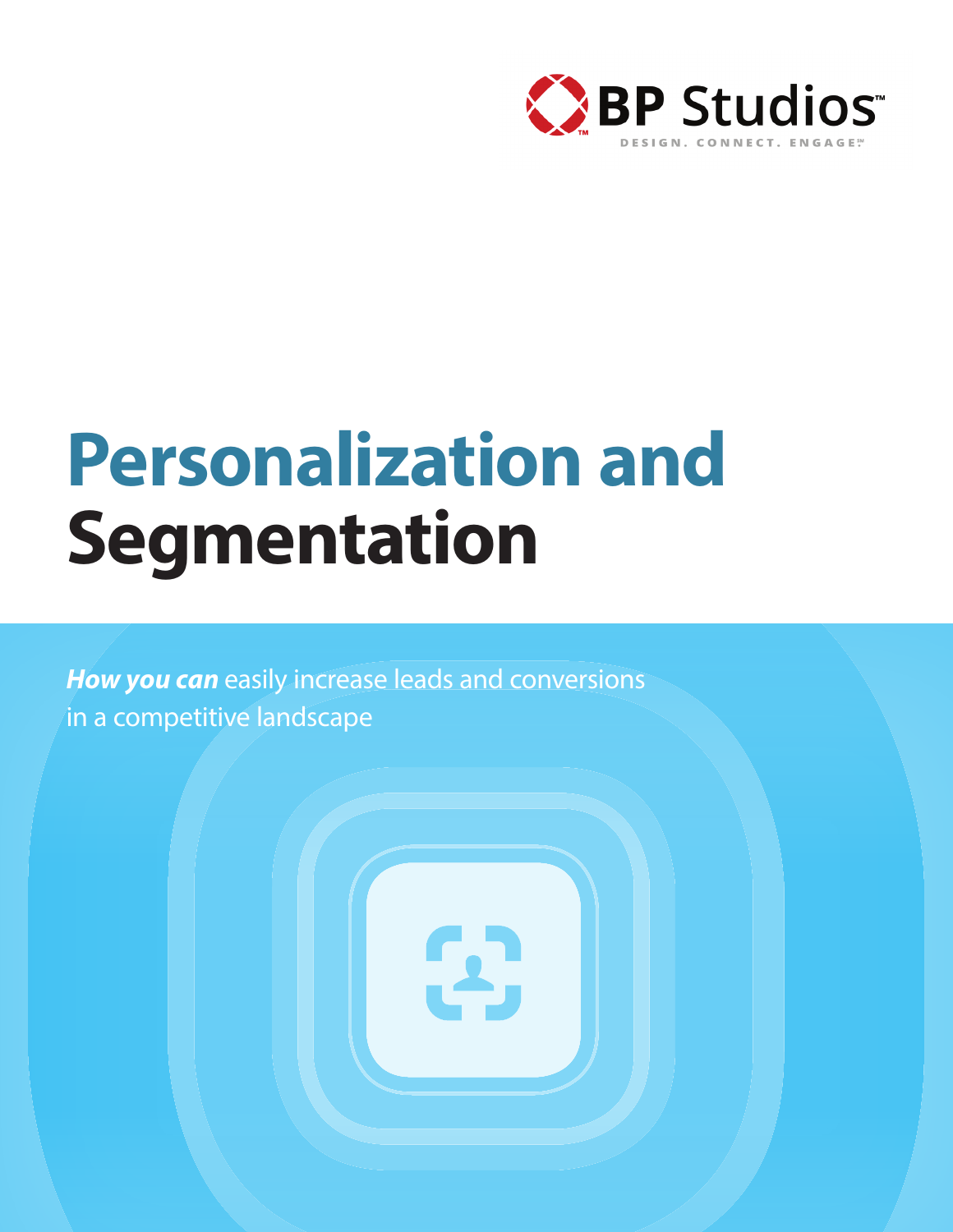## **How you can easily increase leads**  and conversions in a competitive landscape

oving content and publications from print to online has changed the way<br>
companies interact with customers. What was once only available on a print<br>
medium – a brochure, magazine or newsletter – is now easily accessible on companies interact with customers. What was once only available on a print medium – a brochure, magazine or newsletter – is now easily accessible on the web from a multitude of devices.

a quick web search that returns pages of lightning-fast results. In the age of print, it meant poring over periodicals, magazines or journals, which was a much more arduous task.

And in all this, there was no real-time method of tracking which readers were most interested in which subjects, or which particular section of a magazine or newspaper was the most- or least-read. In hindsight, there wasn't any real-time data for marketers to rely on. Sure, there were ways of discovering who was enjoying their product, but they were inaccurate at best and misleading at worst. Sending out surveys was (and occasionally still is) a way of gathering this information, but the lack of real-time accuracy makes it overly complex and not very timely.

Because of this, it becomes hard to quantify all this information through a survey. This leaves marketers at a huge disadvantage when gauging customer interest levels in products.

So because methods such as surveys are no longer a reliable means of gauging interest levels in content, the transition from print to digital is a double-edged sword for marketers: Your brand is now visible to a worldwide audience, but it's going to be essential to have some means of tracking and monitoring each visitor, and delivering the right message at the right time.

Tracking and monitoring customer behavior is essential for getting more leads, conversions and sales. However, with the multitude of visits from anonymous users, sorting through that data can pose a daunting task.

Fortunately, there are now real-time methods available to track activity across websites, which gives marketers unrivaled accuracy when evaluating their most popular content. From there, these methods also allow marketers to personalize content based on each user's unique browsing history.

#### **Consider the following:**

- **•** Surveys **never account for 100 percent** of the audience. Realistically, about 20 percent will reply to the survey, with 30 percent being seen as a good response rate
- **•** Surveys **can't possibly ask every question** that needs an answer
- **•** Surveys **won't give you total accuracy** in the questions asked, either. For example – if a magazine publisher had asked me "how often do you read our publication?" a possible answer choice could be "Frequently." How often is frequently? Four times a week? Twice a day? All respondents will have a different definition here.

## **A deeper look** into customer behavior

Personalization of content takes the guesswork out of analyzing customer behavior. By using the data collected from factors such as most-frequently visited pages, campaigns with the most clicks, and the most-read articles and blog posts, you can deliver a personalized site experience on every visit, and deliver the right content to the right person at the right time. Being able to take this approach puts you on the fast track to more leads, more conversions, and more sales.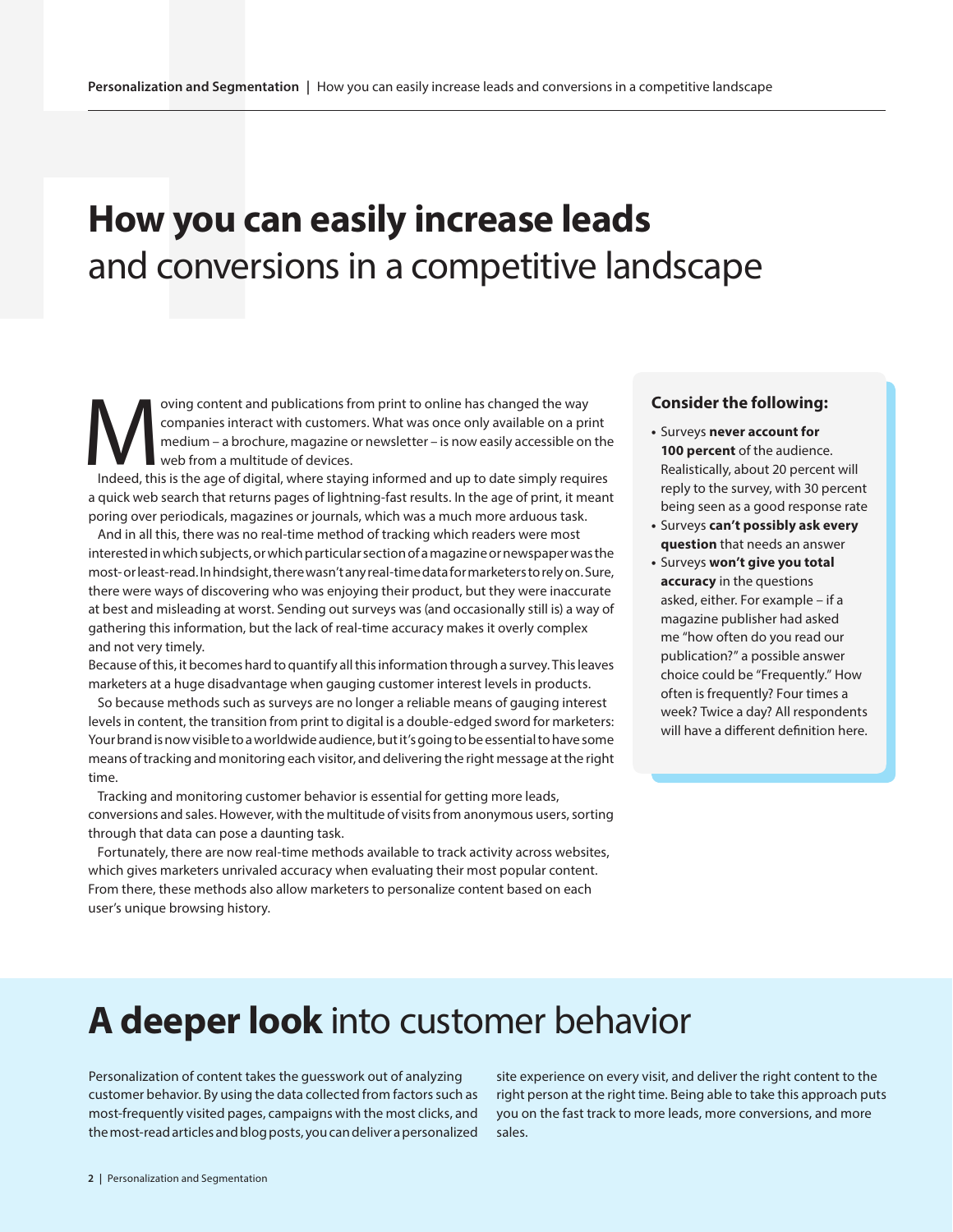Content personalization starts with having the insight into what you should deliver, and to whom. A built-in web analytics module can track each customer's browsing history and automatically aggregate that data in the order you designate – by number of visits, which products were purchased the most, and the campaigns that had the most clicks.

No matter the behavior you choose to target, the results of content personalization gives the ability to **segment** a group of customers by that specified behavior.

**Segmentation** is the marketing practice of dividing a customer base into specified groups based on psychographic or behavioral attributes. Segmentation allows a company to optimize marketing, sales and product offerings to match customer interests, and allows for precise alignment between these two areas.

The data gathered from personalization can then be used in creating segmented lists of the visitors who might be the most likely to come back, who was most engaged with your content, and who would be most likely to purchase more products. These custom-built lists can then be given to sales teams so they can contact the hottest leads with precise timing.

Segmentation works seamlessly with personalization to create a very effective marketing strategy. Combining these tactics is a growing trend within online marketing, as 37 percent of marketers are already choosing to segment campaigns based on behavior. Even as you read this, that number is on the rise, and will continue to do so as more companies adopt new digital marketing strategies.

So what are some of the ways website content can be personalized? Depending on which behavior you want to look at, content personalization can be applied to a litany of factors. They include:

#### **Customer behavior.**

You can personalize content based on customer behavior by analyzing the sites and pages that were visited, how long someone stayed on the page, and what links were clicked. Factors such as visited pages, downloaded content, campaign clicks, and knowing where each customer is in the buying process are exactly what marketers need to personalize the experience for each customer.

#### **<sup>2</sup>** Device preferences.

Did the user log in with a mobile device? Or from a desktop PC they've used before? Even something as simple as storing the username and password to circumvent logging in can make a huge difference here. What if the customer forgot their password? It's often a hassle to reset it, which could be frustrating.

#### **8 Demographics.**

The tried-and-true method of personalization still holds value today. Typically, demographics include age, gender, location, and job title, and those factors lay a good framework for getting a broader sense of your overall customer base.

#### **<sup>4</sup>** Anonymous segmentation.

Most web traffic comes from anonymous visitors, as opposed to registered users of a site. What if there was a way to segment those anonymous users based on the factors listed above? It would present a golden opportunity to personalize content for that anonymous audience, which could shorten the sales cycle.

### **Why segmentation matters**

Well-defined segments mean more targeted messages and programs that resonate greater with buyers. The added insight collected by segmentation then produces faster results for marketing and sales teams alike, including: **faster close times, higher response rates, shorter conversion cycles, bigger sales, easier engagement, higher customer loyalty and higher ROI.**

Not only does segmentation put marketing and sales teams on the fast track to these results, but it also can give a more accurate profile of a company's typical or ideal buyer. This can further reduce the

sales cycle and quickly identify the prospects most likely to buy.

This leads to a broader understanding of the scope of your market, and allows for a better understanding of your ideal buyer, and also for a more detailed view of your entire customer base.

Most notably, when used in tandem with personalization, the power of segmentation is maximized to its full potential, and equips marketing teams with the information and insight paramount to success in the digital age. But how can these techniques be paired, and what must be done to accomplish this?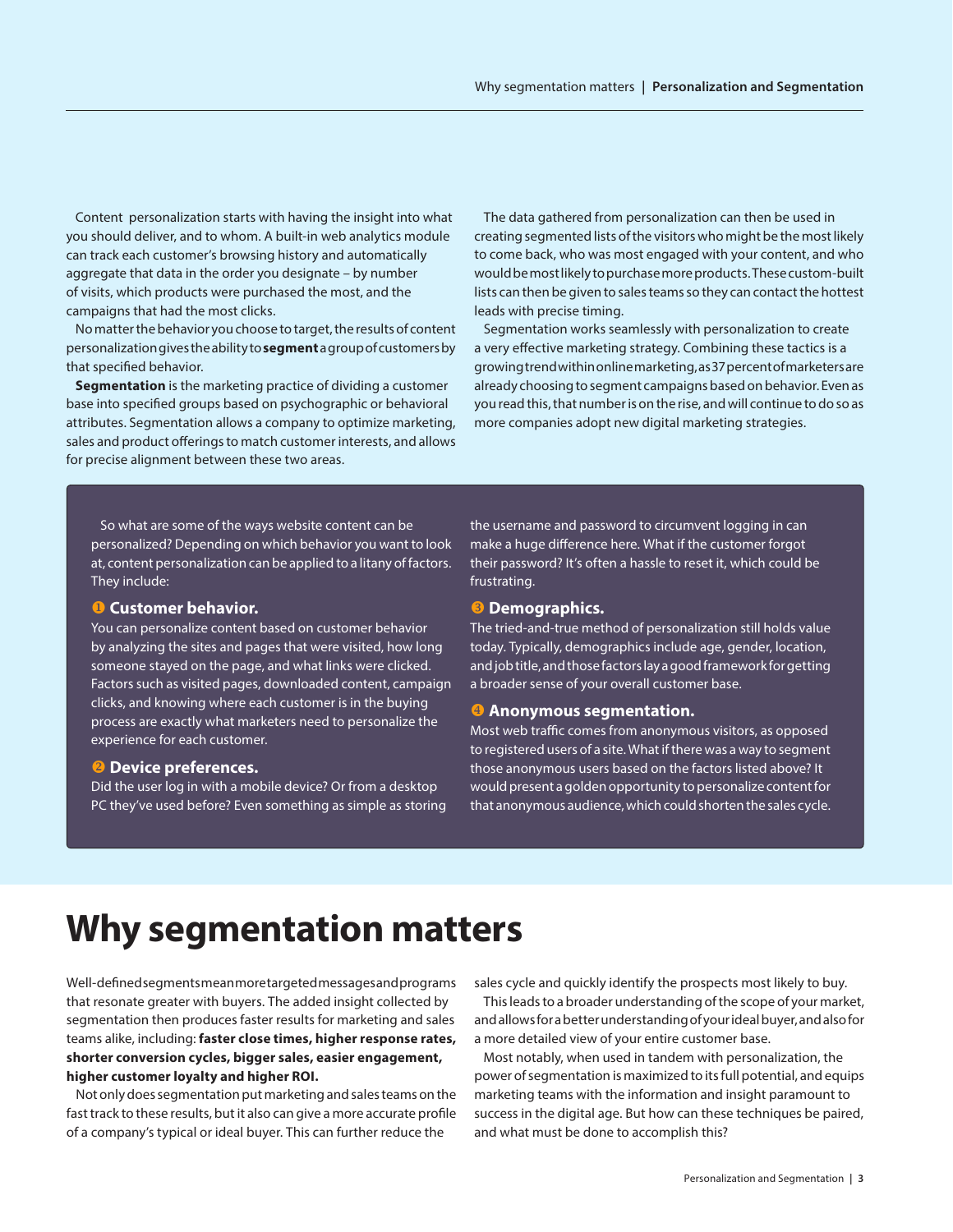### **The BP Studios value**

BP Studios utilizes the Kentico Enterprise Marketing Solution (EMS) for its customers. Kentico equips users with a powerful content personalization module, as well as advanced segmentation features. Utilizing these features with an easy-to-use and flexible user interface means more effective ways to target the right user with the right message at the right time – whether they're a repeat site visitor or your top-paying customer.



*Simply put, Kentico EMS delivers out-of-the-box results at plug-and-play speed. By segmenting site visitors and creating a unique experience for each, marketers jump on the fast track to more conversions, more engaged users, and ultimately, a higher ROI.* 

Deliver the right message to the right user at the right time.

Get in-depth web analytics that are sophisticated, not complicated.

Personalizing content starts with having the right insight into what content you should deliver, and to whom. Kentico EMS comes with a built-in web analytics module that lets you track visited pages, identify the most frequent visitors, and create the most relevant content based on that data.



The resulting analysis is sophisticated without being complicated, and can be used and easily understood by anyone – regardless of technical knowledge levels.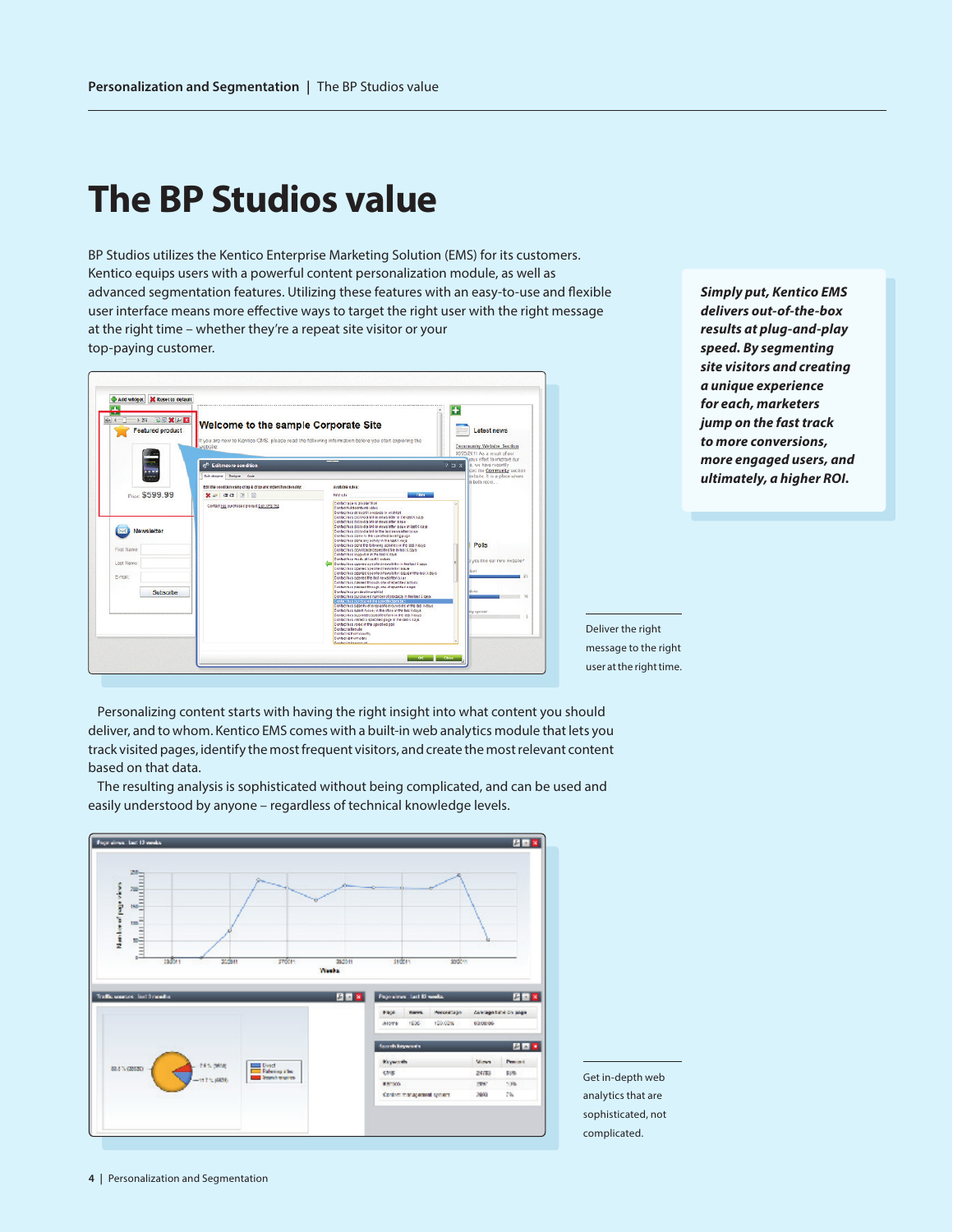Defining segments with Kentico EMS is just as simple and no less effective. The built-in Visual Rule Designer makes it easy for marketers to define their own values for segment creation; all of which apply to a variety of real-life scenarios. Aligning content with customer interest levels has never been easier.

| <b>Edit macro condition</b>                                    |                                                                                                                                                                                                                                                                                                                                                                                                                                                                                                                                                                                                                                                                                                                                                                                                                                                                                                                                                                                                                                                                                                                                                                                                                                                                                                                                                                                                                                                                                                                                                                                | ridix  |
|----------------------------------------------------------------|--------------------------------------------------------------------------------------------------------------------------------------------------------------------------------------------------------------------------------------------------------------------------------------------------------------------------------------------------------------------------------------------------------------------------------------------------------------------------------------------------------------------------------------------------------------------------------------------------------------------------------------------------------------------------------------------------------------------------------------------------------------------------------------------------------------------------------------------------------------------------------------------------------------------------------------------------------------------------------------------------------------------------------------------------------------------------------------------------------------------------------------------------------------------------------------------------------------------------------------------------------------------------------------------------------------------------------------------------------------------------------------------------------------------------------------------------------------------------------------------------------------------------------------------------------------------------------|--------|
| Rule designer Designer Code                                    |                                                                                                                                                                                                                                                                                                                                                                                                                                                                                                                                                                                                                                                                                                                                                                                                                                                                                                                                                                                                                                                                                                                                                                                                                                                                                                                                                                                                                                                                                                                                                                                |        |
| Edit the condition using drag & drop and indent functionality: | Available rules:                                                                                                                                                                                                                                                                                                                                                                                                                                                                                                                                                                                                                                                                                                                                                                                                                                                                                                                                                                                                                                                                                                                                                                                                                                                                                                                                                                                                                                                                                                                                                               |        |
| <b>X</b> # E C H D                                             | Find rate.                                                                                                                                                                                                                                                                                                                                                                                                                                                                                                                                                                                                                                                                                                                                                                                                                                                                                                                                                                                                                                                                                                                                                                                                                                                                                                                                                                                                                                                                                                                                                                     | Filter |
| Contact has purchased product Delt XPS 152                     | Contact agens greater than<br>Contact held contains value<br>Contact has at least X products in wishhat<br>Contact has choked a link in newsletter in the laat X days.<br>Contact has choked a link in newsfelter issue<br>Contact has choked a link in newsletter issue in last X days.<br>Contact has choked a link in the last newatetier issue.<br>Contact has come to the associed landing page<br>Contact has done any achility in the faat Aldays.<br>Contact has done the following activities in the fast Aldays.<br>Contact has downloaded specified life in faal Aldays.<br>Contact has legged in in the last X days.<br>Contact has made at least X orders<br>Contact has opened specified newsletter in the fast X days.<br>Contact has opened specified newsletter raspe-<br>Contact has opened specified newsletter raspe in the fast X days.<br>Contact has opened the fast newsletter issue<br>Contact has bassed through one of specified actions.<br>Contact has passed through one of specified sleps<br>Contact has product in wishinst<br>Contact has purchased number of products in the fast X days<br>Contact has purchased the specified product<br>Contact has searched for specified keywords in the fast X days.<br>Contact has spent money in the slote in the last X days<br>Contact has submitted specified form in the fast X days.<br>Contact has visited a specified page in the last X days.<br>Contact has voted in the specified pol-<br>Contact is terrade<br>Contact is from country<br>Contact is from state<br>Contact is in account |        |
| <b>CIK</b><br>Close                                            |                                                                                                                                                                                                                                                                                                                                                                                                                                                                                                                                                                                                                                                                                                                                                                                                                                                                                                                                                                                                                                                                                                                                                                                                                                                                                                                                                                                                                                                                                                                                                                                |        |

Define your own rules your way with the Visual Rule Designer in Kentico EMS.

### **A complete solution**

In conclusion, marketing has come a long way since the days of surveys. The results achieved through personalization and segmentation easily surpass those garnered from older methods. With BP Studios and Kentico, getting those results comes even faster – and easier. No other comparable solution comes close to

offering the out-of-the-box functionality paired with powerful personalization and segmentation features. Unlike other Customer Experience Management (CXM) solutions, Kentico EMS is an easy-to-use platform that allows you to deliver multichannel marketing and analyze results almost instantly.